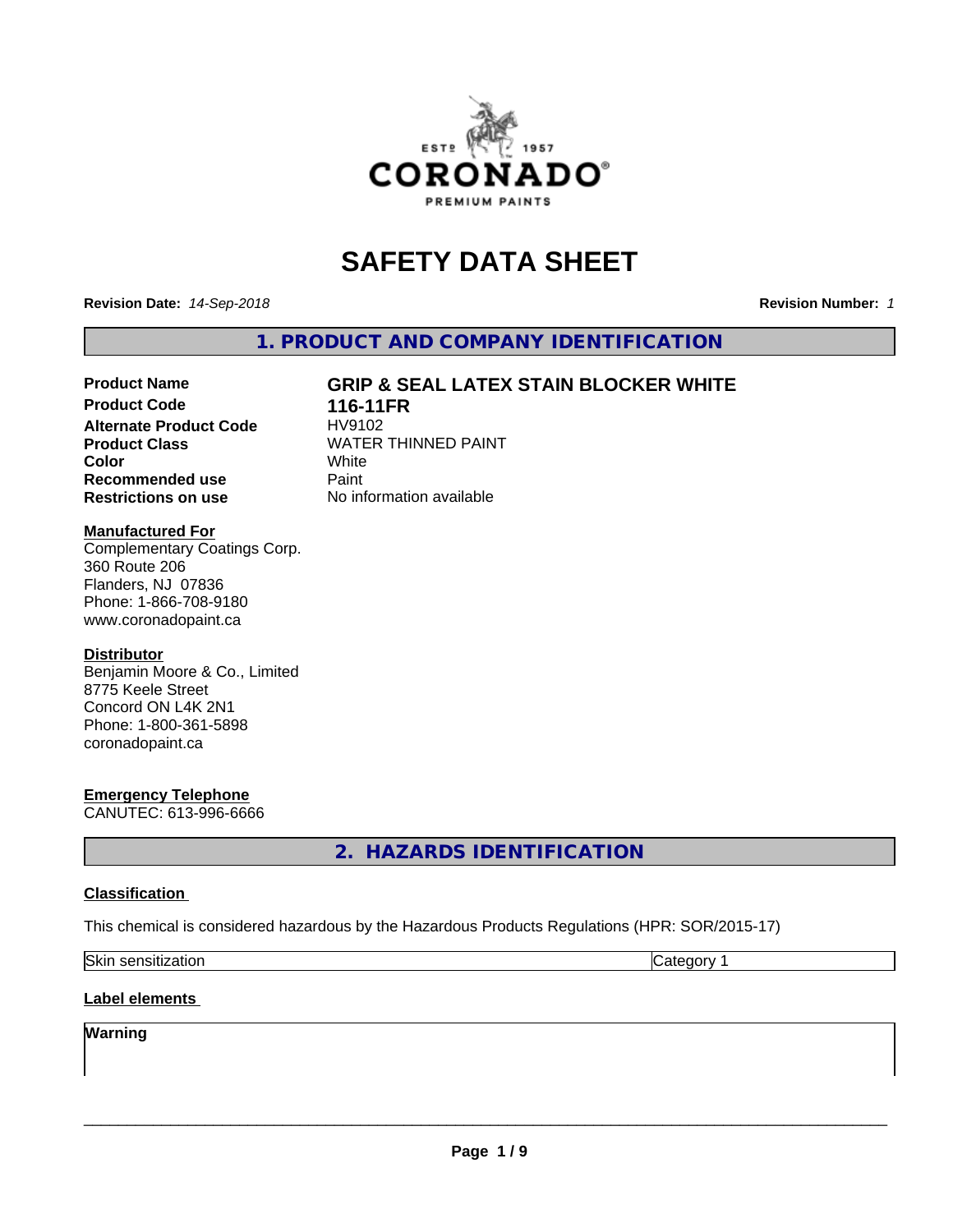#### **Hazard statements**

May cause an allergic skin reaction



**Appearance** white liquid **CODOR CONS CODOR CODOR CODOR CODOR CODOR CODOR CODOR CODOR CODOR CODOR CODOR CODOR CODOR CODOR CODOR CODOR CODOR CODOR CODOR CODOR CODOR CODOR CODO** 

#### **Precautionary Statements - Prevention**

Avoid breathing dust/fume/gas/mist/vapors/spray Contaminated work clothing should not be allowed out of the workplace Wear protective gloves

#### **Skin**

IF ON SKIN: Wash with plenty of soap and water If skin irritation or rash occurs: Get medical advice/attention Wash contaminated clothing before reuse

#### **Precautionary Statements - Disposal**

Dispose of contents/container to an approved waste disposal plant

#### **Other information**

No information available

# **3. COMPOSITION INFORMATION ON COMPONENTS**

\_\_\_\_\_\_\_\_\_\_\_\_\_\_\_\_\_\_\_\_\_\_\_\_\_\_\_\_\_\_\_\_\_\_\_\_\_\_\_\_\_\_\_\_\_\_\_\_\_\_\_\_\_\_\_\_\_\_\_\_\_\_\_\_\_\_\_\_\_\_\_\_\_\_\_\_\_\_\_\_\_\_\_\_\_\_\_\_\_\_\_\_\_

| Chemical name                                  | CAS No.    | Weight-%       |
|------------------------------------------------|------------|----------------|
| Nepheline svenite                              | 37244-96-5 | $10 - 30%$     |
| Titanium dioxide                               | 13463-67-7 | 7 - 13%        |
| Zinc oxide                                     | 1314-13-2  | $0.5 - 1\%$    |
| Sodium C14-C16 olefin sulfonate                | 68439-57-6 | $0.1 - 0.25\%$ |
| Carbamic acid, butyl-, 3-iodo-2-propynyl ester | 55406-53-6 | $0.1 - 0.25\%$ |

# **4. FIRST AID MEASURES**

| In the case of skin irritation or allergic reactions see a<br>physician. Show this safety data sheet to the doctor in<br>attendance. |
|--------------------------------------------------------------------------------------------------------------------------------------|
| Rinse thoroughly with plenty of water for at least 15<br>minutes and consult a physician.                                            |
| Wash off immediately with soap and plenty of water while<br>removing all contaminated clothes and shoes. If skin                     |
|                                                                                                                                      |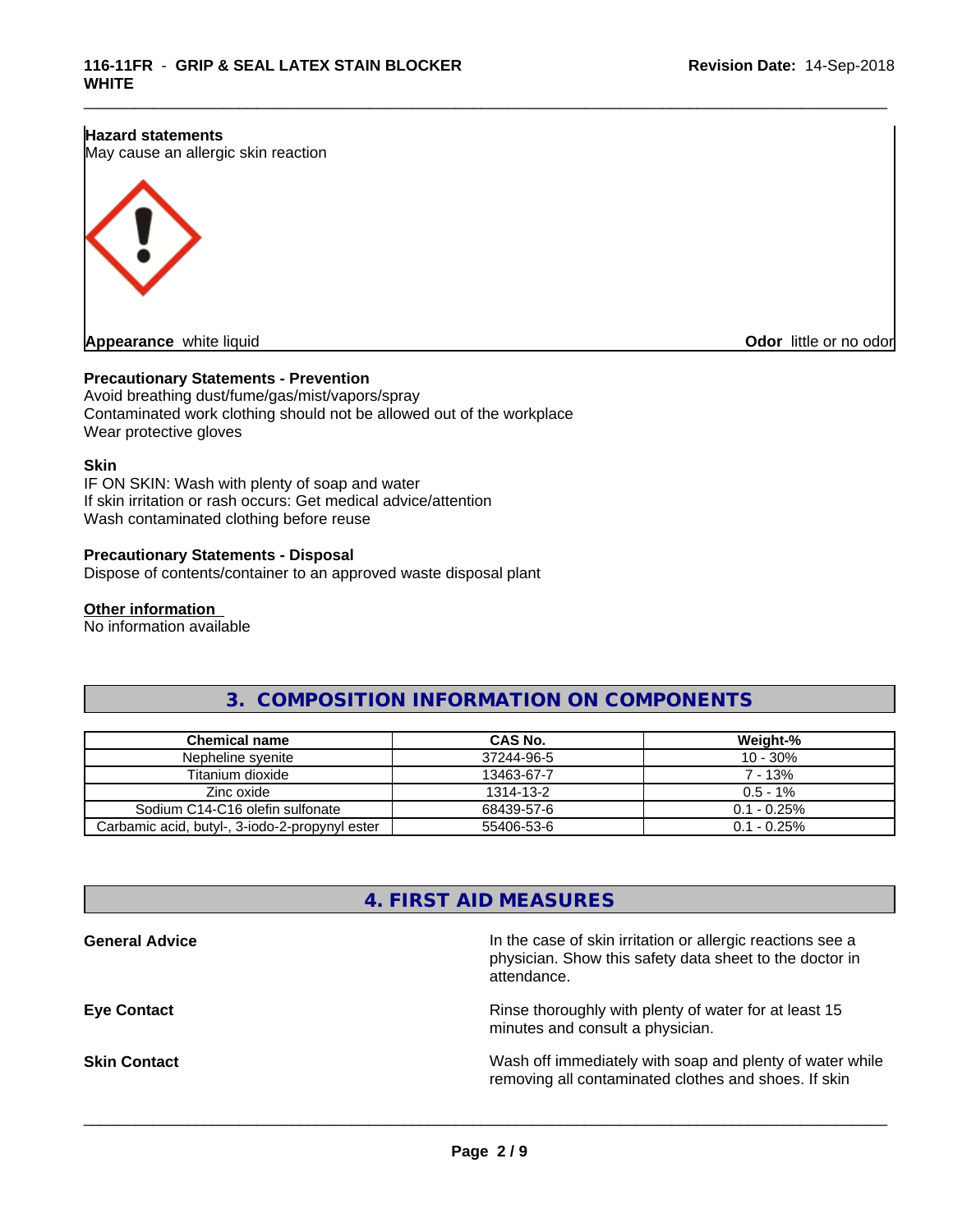irritation persists, call a physician. Wash clothing before reuse. Destroy contaminated articles such as shoes. **Inhalation** Move to fresh air. If symptoms persist, call a physician. **Ingestion Ingestion Clean mouth with water and afterwards drink plenty of** water. Consult a physician if necessary. **Most Important Symptoms/Effects** May cause allergic skin reaction. **Notes To Physician Treat symptomatically. 5. FIRE-FIGHTING MEASURES Suitable Extinguishing Media** Media Use extinguishing measures that are appropriate to local circumstances and the surrounding environment. **Protective Equipment And Precautions For Firefighters** As in any fire, wear self-contained breathing apparatus pressure-demand, MSHA/NIOSH (approved or equivalent) and full protective gear. **Specific Hazards Arising From The Chemical Closed containers may rupture if exposed to fire or** extreme heat. **Sensitivity To Mechanical Impact** No **Sensitivity To Static Discharge** No **Flash Point Data Flash Point (°F)** Not applicable **Flash Point (°C)** Not applicable **Method** Not applicable **Flammability Limits In Air Lower flammability limit:** Not applicable **Upper flammability limit:** Not applicable **NFPA Health:** 1 **Flammability:** 0 **Instability:** 0 **Special:** Not Applicable

\_\_\_\_\_\_\_\_\_\_\_\_\_\_\_\_\_\_\_\_\_\_\_\_\_\_\_\_\_\_\_\_\_\_\_\_\_\_\_\_\_\_\_\_\_\_\_\_\_\_\_\_\_\_\_\_\_\_\_\_\_\_\_\_\_\_\_\_\_\_\_\_\_\_\_\_\_\_\_\_\_\_\_\_\_\_\_\_\_\_\_\_\_

- **NFPA Legend**
- 0 Not Hazardous
- 1 Slightly
- 2 Moderate
- 3 High
- 4 Severe

*The ratings assigned are only suggested ratings, the contractor/employer has ultimate responsibilities for NFPA ratings where this system is used.*

*Additional information regarding the NFPA rating system is available from the National Fire Protection Agency (NFPA) at www.nfpa.org.*

# **6. ACCIDENTAL RELEASE MEASURES**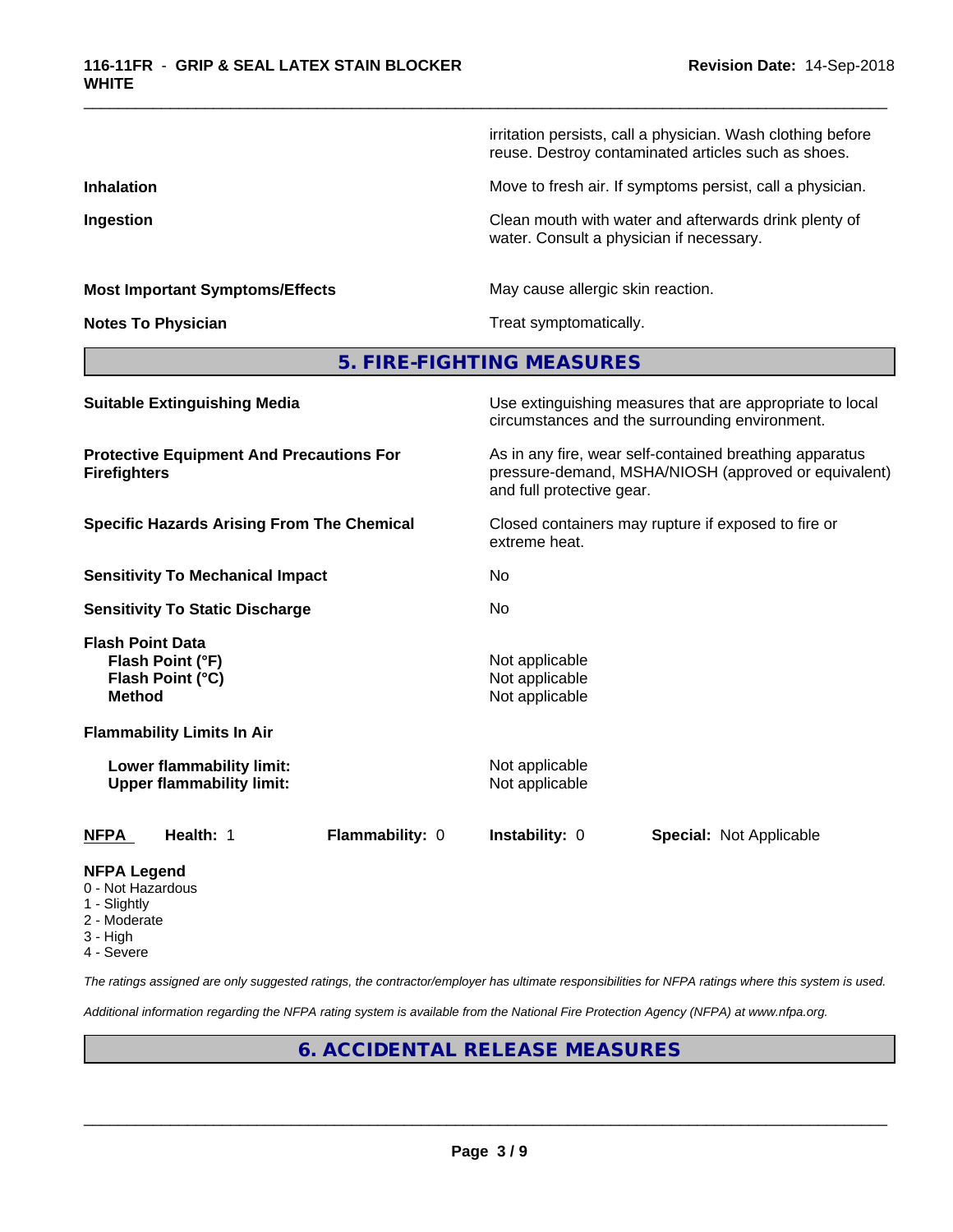**Personal Precautions Avoid contact with skin, eyes and clothing. Ensure** Avoid contact with skin, eyes and clothing. Ensure adequate ventilation.

**Other Information Discription Prevent further leakage or spillage if safe to do so.** 

**Environmental precautions** See Section 12 for additional Ecological Information.

**Methods for Cleaning Up Example 20 Soak** up with inert absorbent material. Sweep up and shovel into suitable containers for disposal.

# **7. HANDLING AND STORAGE**

**Handling Handling Avoid contact with skin, eyes and clothing. Avoid breathing Handling A** vapors, spray mists or sanding dust. In case of insufficient ventilation, wear suitable respiratory equipment.

**Storage Keep container tightly closed. Keep out of the reach of Keep Keep container tightly closed. Keep out of the reach of** 

**Incompatible Materials Incompatible Materials No information available** 

\_\_\_\_\_\_\_\_\_\_\_\_\_\_\_\_\_\_\_\_\_\_\_\_\_\_\_\_\_\_\_\_\_\_\_\_\_\_\_\_\_\_\_\_\_\_\_\_\_\_\_\_\_\_\_\_\_\_\_\_\_\_\_\_\_\_\_\_\_\_\_\_\_\_\_\_\_\_\_\_\_\_\_\_\_\_\_\_\_\_\_\_\_

#### **8. EXPOSURE CONTROLS/PERSONAL PROTECTION**

children.

#### **Exposure Limits**

| <b>Chemical name</b> | <b>ACGIH TLV</b>                               | Alberta                                        | <b>British Columbia</b>                                 | Ontario                                        | Quebec                                                                 |
|----------------------|------------------------------------------------|------------------------------------------------|---------------------------------------------------------|------------------------------------------------|------------------------------------------------------------------------|
| Nepheline syenite    | N/E                                            | N/E                                            | N/E                                                     | 10 mg/m $3$ - TWA                              | N/E                                                                    |
| Titanium dioxide     | 10 mg/m $3$ - TWA                              | 10 mg/m $3$ - TWA                              | 10 mg/m $3$ - TWA<br>$3 \text{ mg/m}^3$ - TWA           | 10 mg/m $3$ - TWA                              | 10 mg/m $3$ - TWAEV                                                    |
| Zinc oxide           | $2 \text{ mg/m}^3$ - TWA<br>10 $mq/m^3$ - STEL | $2 \text{ mg/m}^3$ - TWA<br>10 mg/m $3$ - STEL | $2 \text{ ma/m}^3$ - TWA<br>10 mg/m <sup>3</sup> - STEL | $2 \text{ ma/m}^3$ - TWA<br>10 mg/m $3$ - STEL | 10 mg/m $3$ - TWAEV<br>$5 \text{ mg/m}^3$ - TWAEV<br>10 $ma/m3$ - STEV |

**Legend**

**Personal Protective Equipment**<br> **Eve/Face Protection** 

**Engineering Measures Ensure** Ensure adequate ventilation, especially in confined areas.

Safety glasses with side-shields. **Skin Protection Protection Protective gloves and impervious clothing. Respiratory Protection In case of insufficient ventilation wear suitable respiratory** equipment.

**Hygiene Measures Avoid contact with skin, eyes and clothing. Remove and Avoid contact with skin, eyes and clothing. Remove and Avoid contact with skin, eyes and clothing. Remove and** wash contaminated clothing before re-use. Wash thoroughly after handling.

# **9. PHYSICAL AND CHEMICAL PROPERTIES**

**Appearance** white liquid **Odor** little or no odor **Density (lbs/gal)** 10.8 - 11.1

**Odor Threshold No information available**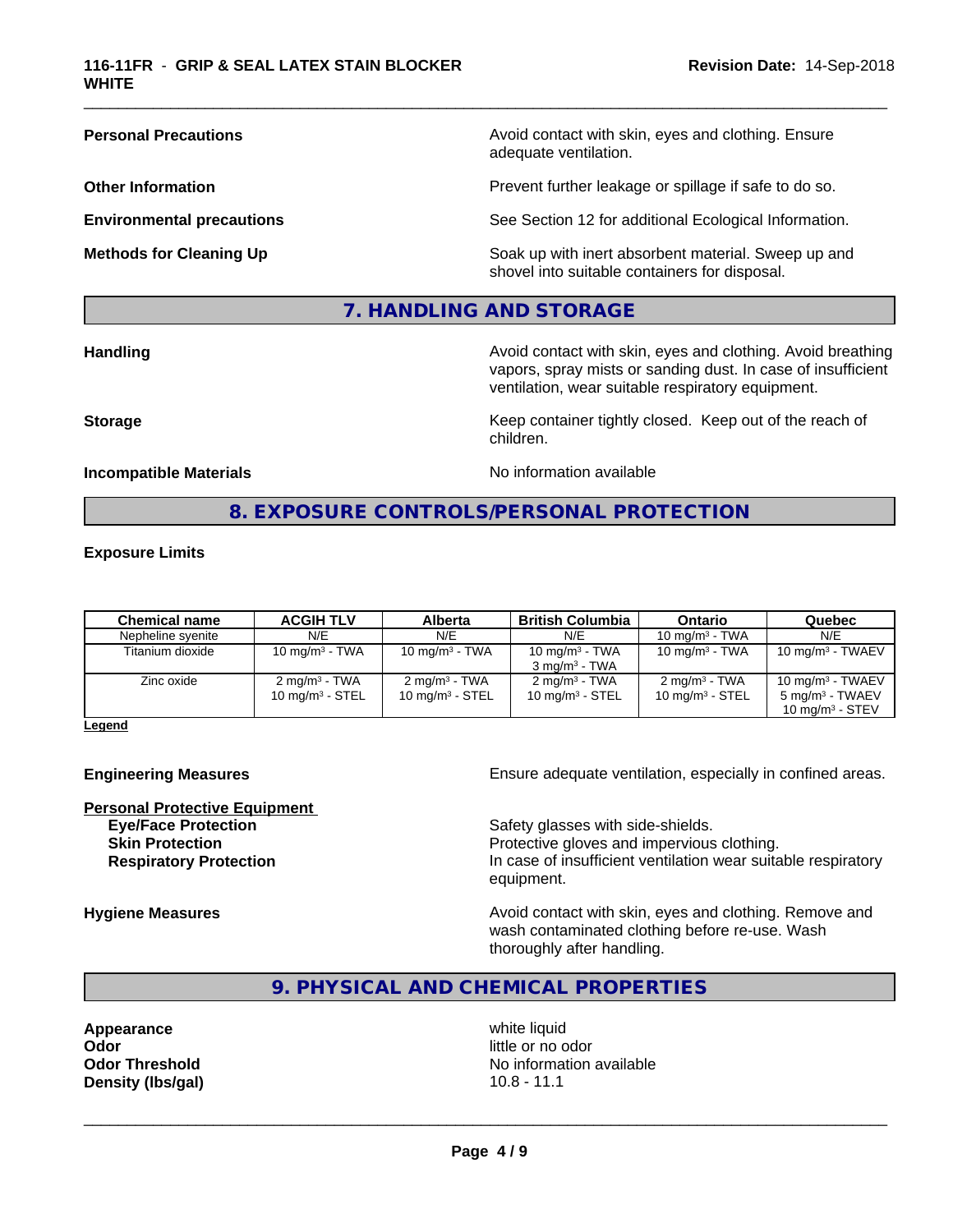#### **116-11FR** - **GRIP & SEAL LATEX STAIN BLOCKER WHITE**

| <b>Specific Gravity</b>                    | $1.29 - 1.33$            |
|--------------------------------------------|--------------------------|
| рH                                         | No information available |
| <b>Viscosity (cps)</b>                     | No information available |
| Solubility(ies)                            | No information available |
| <b>Water solubility</b>                    | No information available |
| <b>Evaporation Rate</b>                    | No information available |
| Vapor pressure @20 °C (kPa)                | No information available |
| Vapor density                              | No information available |
| Wt. % Solids<br>$50 - 60$                  |                          |
| Vol. % Solids<br>$35 - 45$                 |                          |
| $40 - 50$<br>Wt. % Volatiles               |                          |
| $55 - 65$<br>Vol. % Volatiles              |                          |
| < 100<br><b>VOC Regulatory Limit (g/L)</b> |                          |
| 212<br><b>Boiling Point (°F)</b>           |                          |
| <b>Boiling Point (°C)</b><br>100           |                          |
| 32<br><b>Freezing Point (°F)</b>           |                          |
| <b>Freezing Point (°C)</b><br>0            |                          |
| Flash Point (°F)                           | Not applicable           |
| Flash Point (°C)                           | Not applicable           |
| <b>Method</b>                              | Not applicable           |
| Flammability (solid, gas)                  | Not applicable           |
| <b>Upper flammability limit:</b>           | Not applicable           |
| Lower flammability limit:                  | Not applicable           |
| <b>Autoignition Temperature (°F)</b>       | No information available |
| <b>Autoignition Temperature (°C)</b>       | No information available |
| Decomposition Temperature (°F)             | No information available |
| Decomposition Temperature (°C)             | No information available |
| <b>Partition coefficient</b>               | No information available |

\_\_\_\_\_\_\_\_\_\_\_\_\_\_\_\_\_\_\_\_\_\_\_\_\_\_\_\_\_\_\_\_\_\_\_\_\_\_\_\_\_\_\_\_\_\_\_\_\_\_\_\_\_\_\_\_\_\_\_\_\_\_\_\_\_\_\_\_\_\_\_\_\_\_\_\_\_\_\_\_\_\_\_\_\_\_\_\_\_\_\_\_\_

# **10. STABILITY AND REACTIVITY**

**Hazardous Decomposition Products** None under normal use.

**Reactivity Not Applicable** 

**Chemical Stability Stable under normal conditions.** 

**Conditions to avoid Conditions to avoid Prevent from freezing.** 

**Incompatible Materials No materials** No materials to be especially mentioned.

 $\overline{\phantom{a}}$  ,  $\overline{\phantom{a}}$  ,  $\overline{\phantom{a}}$  ,  $\overline{\phantom{a}}$  ,  $\overline{\phantom{a}}$  ,  $\overline{\phantom{a}}$  ,  $\overline{\phantom{a}}$  ,  $\overline{\phantom{a}}$  ,  $\overline{\phantom{a}}$  ,  $\overline{\phantom{a}}$  ,  $\overline{\phantom{a}}$  ,  $\overline{\phantom{a}}$  ,  $\overline{\phantom{a}}$  ,  $\overline{\phantom{a}}$  ,  $\overline{\phantom{a}}$  ,  $\overline{\phantom{a}}$ 

**Possibility of hazardous reactions** None under normal conditions of use.

# **11. TOXICOLOGICAL INFORMATION**

#### **Product Information Information on likely routes of exposure**

**Principal Routes of Exposure Exposure** Eye contact, skin contact and inhalation.

**Acute Toxicity**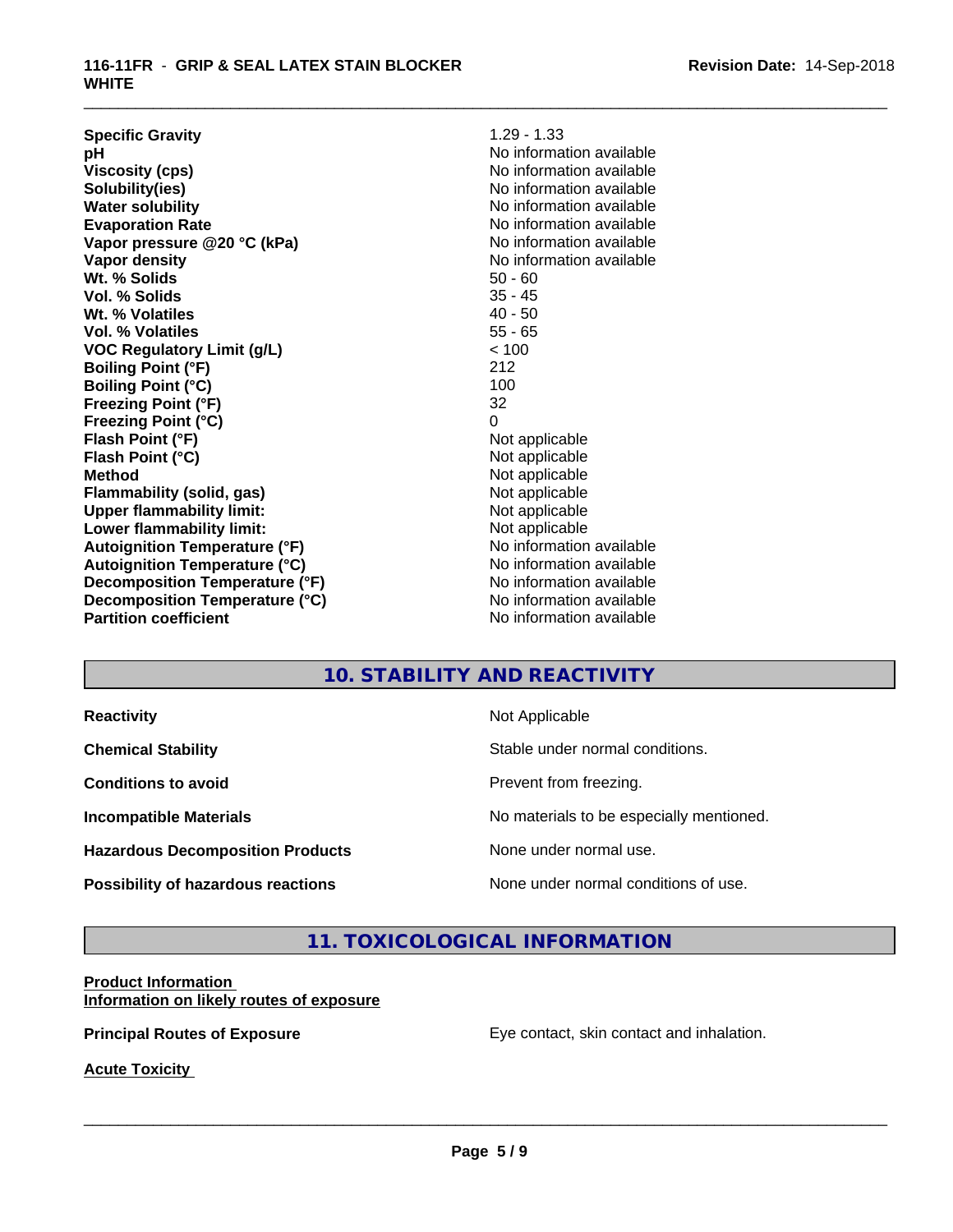| <b>Product Information</b>                                                                 | No information available                                                                     |  |  |
|--------------------------------------------------------------------------------------------|----------------------------------------------------------------------------------------------|--|--|
| Symptoms related to the physical, chemical and toxicological characteristics               |                                                                                              |  |  |
| <b>Symptoms</b>                                                                            | No information available                                                                     |  |  |
| Delayed and immediate effects as well as chronic effects from short and long-term exposure |                                                                                              |  |  |
| Eye contact                                                                                | May cause slight irritation                                                                  |  |  |
| <b>Skin contact</b>                                                                        | Repeated or prolonged skin contact may cause allergic<br>reactions with susceptible persons. |  |  |
| <b>Inhalation</b>                                                                          | May cause irritation of respiratory tract.                                                   |  |  |
| Ingestion                                                                                  | Ingestion may cause gastrointestinal irritation, nausea,<br>vomiting and diarrhea.           |  |  |
| <b>Sensitization</b>                                                                       | May cause an allergic skin reaction. May cause<br>sensitization of susceptible persons.      |  |  |
| <b>Neurological Effects</b>                                                                | No information available.                                                                    |  |  |
| <b>Mutagenic Effects</b>                                                                   | No information available.                                                                    |  |  |
| <b>Reproductive Effects</b>                                                                | No information available.                                                                    |  |  |
| <b>Developmental Effects</b>                                                               | No information available.                                                                    |  |  |
| <b>Target organ effects</b>                                                                | No information available.                                                                    |  |  |
| <b>STOT - single exposure</b>                                                              | No information available.                                                                    |  |  |
| <b>STOT - repeated exposure</b>                                                            | No information available.                                                                    |  |  |
| Other adverse effects                                                                      | No information available.                                                                    |  |  |
| <b>Aspiration Hazard</b>                                                                   | No information available.                                                                    |  |  |

\_\_\_\_\_\_\_\_\_\_\_\_\_\_\_\_\_\_\_\_\_\_\_\_\_\_\_\_\_\_\_\_\_\_\_\_\_\_\_\_\_\_\_\_\_\_\_\_\_\_\_\_\_\_\_\_\_\_\_\_\_\_\_\_\_\_\_\_\_\_\_\_\_\_\_\_\_\_\_\_\_\_\_\_\_\_\_\_\_\_\_\_\_

#### **Numerical measures of toxicity**

#### **The following values are calculated based on chapter 3.1 of the GHS document**

| <b>ATEmix (oral)</b>                 | 98304 mg/kg |
|--------------------------------------|-------------|
| <b>ATEmix (inhalation-dust/mist)</b> | 457.8 mg/L  |

#### **Component Information**

Titanium dioxide LD50 Oral: > 10000 mg/kg (Rat) Zinc oxide LD50 Oral: 5000 mg/kg (Rat) LC50 Inhalation (Dust):  $> 5700$  mg/m<sup>3</sup> (Rat, 4 hr.)

#### **Chronic Toxicity**

#### **Carcinogenicity**

*The information below indicateswhether each agency has listed any ingredient as a carcinogen:.*

| <b>Chemical name</b> | <b>IARC</b>                     | <b>NTP</b> |
|----------------------|---------------------------------|------------|
|                      | Possible Human Carcinogen<br>2Β |            |
| dioxide<br>Fitanium  |                                 |            |

• Although IARC has classified titanium dioxide as possibly carcinogenic to humans (2B), their summary concludes: "No significant exposure to titanium dioxide is thought to occur during the use of products in which titanium dioxide is bound to other materials, such as paint."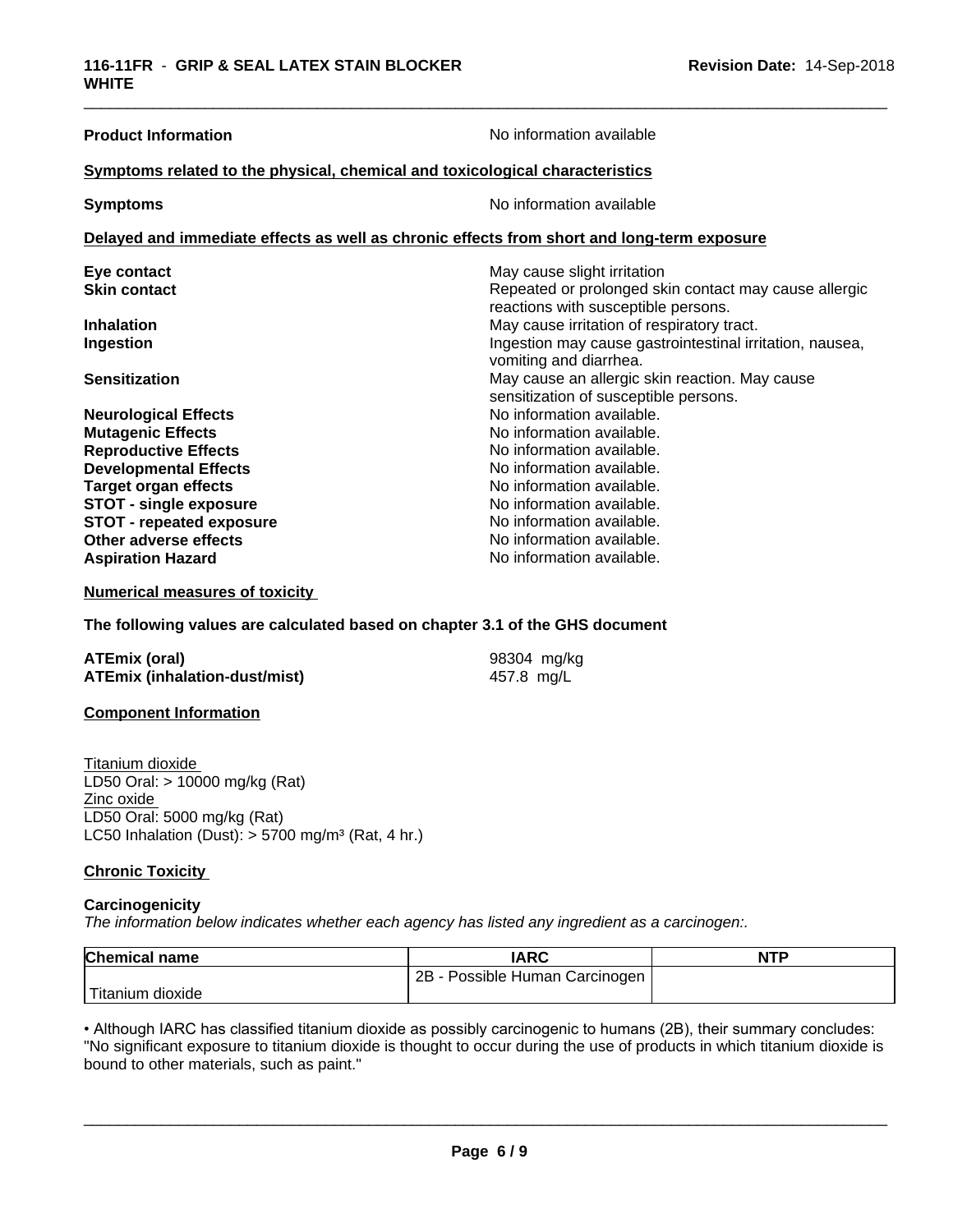#### **Legend**

IARC - International Agency for Research on Cancer NTP - National Toxicity Program OSHA - Occupational Safety & Health Administration

**12. ECOLOGICAL INFORMATION**

\_\_\_\_\_\_\_\_\_\_\_\_\_\_\_\_\_\_\_\_\_\_\_\_\_\_\_\_\_\_\_\_\_\_\_\_\_\_\_\_\_\_\_\_\_\_\_\_\_\_\_\_\_\_\_\_\_\_\_\_\_\_\_\_\_\_\_\_\_\_\_\_\_\_\_\_\_\_\_\_\_\_\_\_\_\_\_\_\_\_\_\_\_

# **Ecotoxicity Effects**

The environmental impact of this product has not been fully investigated.

### **Product Information**

#### **Acute Toxicity to Fish**

No information available

#### **Acute Toxicity to Aquatic Invertebrates**

No information available

### **Acute Toxicity to Aquatic Plants**

No information available

#### **Persistence / Degradability**

No information available.

#### **Bioaccumulation**

No information available.

#### **Mobility in Environmental Media**

No information available.

#### **Ozone**

No information available

### **Component Information**

### **Acute Toxicity to Fish**

#### Titanium dioxide

 $LC50:$  > 1000 mg/L (Fathead Minnow - 96 hr.) Carbamic acid, butyl-, 3-iodo-2-propynyl ester LC50: 230 µg/L (Bluegill sunfish - 96 hr.)

**Acute Toxicity to Aquatic Invertebrates** No information available

**Acute Toxicity to Aquatic Plants** No information available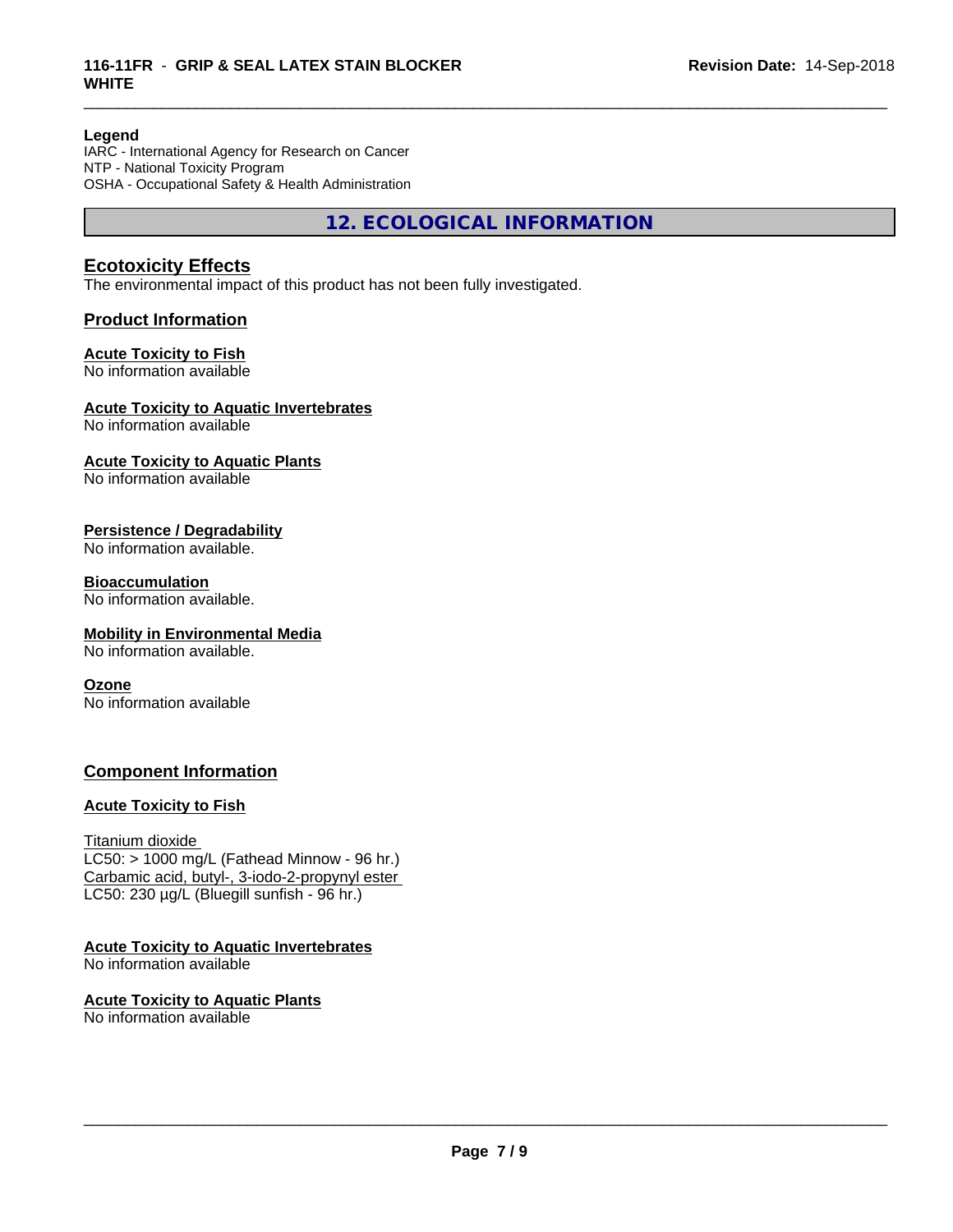# **13. DISPOSAL CONSIDERATIONS**

**Waste Disposal Method Dispose of in accordance with federal, state, provincial,** and local regulations. Local requirements may vary, consult your sanitation department or state-designated environmental protection agency for more disposal options.

# **14. TRANSPORT INFORMATION**

**TDG** Not regulated

\_\_\_\_\_\_\_\_\_\_\_\_\_\_\_\_\_\_\_\_\_\_\_\_\_\_\_\_\_\_\_\_\_\_\_\_\_\_\_\_\_\_\_\_\_\_\_\_\_\_\_\_\_\_\_\_\_\_\_\_\_\_\_\_\_\_\_\_\_\_\_\_\_\_\_\_\_\_\_\_\_\_\_\_\_\_\_\_\_\_\_\_\_

**ICAO / IATA** Not regulated

**IMDG / IMO** Not regulated

# **15. REGULATORY INFORMATION**

#### **International Inventories**

| <b>TSCA: United States</b> | Yes - All components are listed or exempt. |
|----------------------------|--------------------------------------------|
| <b>DSL: Canada</b>         | No - Not all of the components are listed. |
|                            | One or more component is listed on NDSL.   |

# **National Pollutant Release Inventory (NPRI)**

#### **NPRI Parts 1- 4**

This product contains the following Parts 1-4 NPRI chemicals:

*None*

**NPRI Part 5** This product contains the following NPRI Part 5 Chemicals:

*None*

#### **WHMIS Regulatory Status**

This product has been classified in accordance with the hazard criteria of the Hazardous Products Regulations (HPR) and the SDS contains all the information required by the HPR.